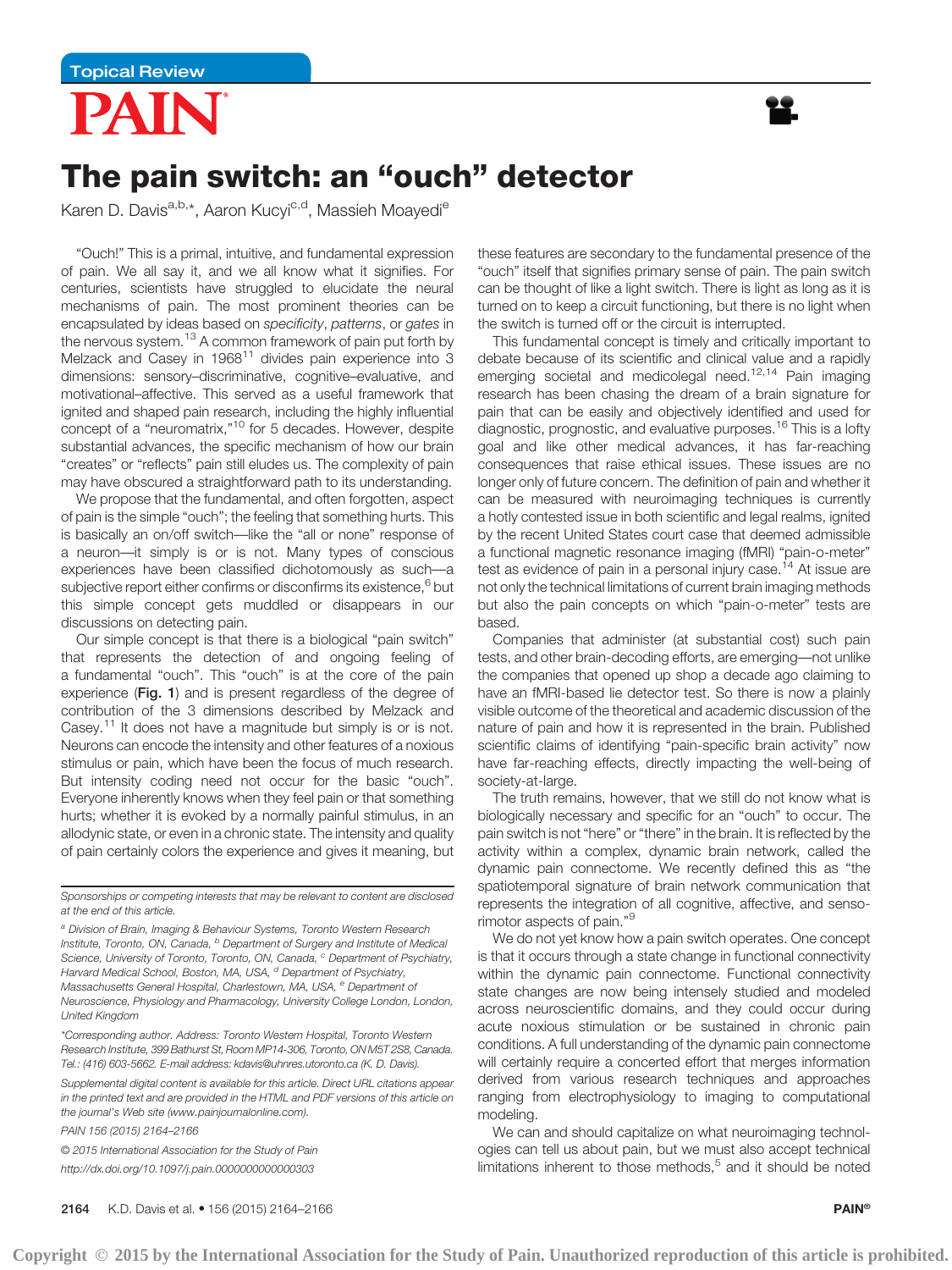

Figure 1. We propose that a fundamental "ouch" acts like a switch being either on or off, and this core sensation determines whether or not someone is experiencing pain. The full pain experience is comprised of this scale-free attribute plus varying amounts of the 3 defined sub-components of pain (ie, dimensions) classically described by Melzack and Casey<sup>11</sup> as sensorydiscriminative, motivational–affective, and cognitive–evaluative.

that a future novel approach or technology may be more suited to reveal the complexities of the pain connectome. Each step toward understanding pain and its representation in the brain creates new knowledge and is invigorating. But we are in an age in which scientific findings are immediately made public, and they can have profound social impact before being subjected to the lengthy due process of scientific debate. Given what is at stake, we would do well to temper our enthusiasm at each advance, frequently falling back to contemplate the big picture.

To guide the pain community in understanding neuroimaging findings, we offer 5 key well-established, but often ignored, facts to keep at the fore of our thinking about a pain switch and its representation in the brain:

- (1) Pain, by definition, and like all other conscious experiences, is subjective. Thus, only a self-report can truly represent its existence.<sup>1</sup> The special cases in which a self-report is not obtainable and instances of feigning pain have driven the focus of research away from this basic tenet of pain subjectivity and is driving the search for an "objective" brain proxy of pain, which ultimately relies on self-report as ground truth.
- (2) The fundamental "ouch," pain threshold, and complexity of the pain experience are highly variable from person to person and brain responses to noxious stimuli are not precisely the same for everyone. There are some brain regions that typically "light up" when pain is evoked, but pain can be present when those typical pain responses cannot be detected with neuroimaging. The situation is even more complex for chronic pains because brain plasticity associated with injury and disease can alter sensory representations. An example from a different field is instructive. Consider that the visual cortex can be activated by Braille reading in blind individuals. Clearly, detecting visual cortex activity in this situation does not prove that an individual has vision!
- (3) The fundamental "ouch" is present regardless of the intensity or the complexity of the overall experience. Thus, the "ouch" need only be modeled by an on/off step function.<sup>15</sup> Univariate statistics (subtractions, regression, contrasts) typically used in brain imaging analyses can remove nonspecific confounds and link brain responses to pain magnitude, but these can also remove responses that are present across all pain conditions—the simple "ouch." Thus, the search for the "ouch" may necessitate a similarity or conjunction analysis that requires a brain response to be present in all subjects who experience varying pain intensities and qualities—an approach that uncovered paradoxical heat and prickle percept–related activations using percept-related fMRI.<sup>2-4</sup>
- (4) There are no specific, exclusive, and dedicated pain "spots" in the brain, despite the existence of specialized primary afferent nociceptors in the periphery and nociceptive-specific neurons in the brain. These dedicated potentially pain-signaling neurons ultimately share brain real estate with other systems (tactile, thermal, cognitive; eg, see below). This sets up a situation in which brain decoding can fall prey to the problem of reverse inference.<sup>8</sup> We propose that pain is more likely to arise from a complex "pain code" within these neurons and systems that are not easily identifiable using indirect measures from neuroimaging, but rather may be gleaned from large-scale direct neural recordings and modeling.
- (5) Salience and pain are invariably intertwined and necessarily share neural representation. The simple "ouch" will inherently engage the brain's salience network. The converse, of course, is not the case—activity in the salience network does not necessarily signify that a person is experiencing pain. This highlights the issue of reverse inference, which is an inherent problem in ideologies of a "pain matrix"<sup>7</sup> and is critical to be considered in evaluating pain tests.<sup>8</sup>

Thus pain is subjective, individualized, binary, complexly encoded, and salient. With all this in mind, we encourage the pain research community to develop fresh and innovative ways to identify the neural code of the pain switch. This is no simple task—it requires a deep understanding of the workings of the nociceptive system, how it interacts with other cognitive processes, temporal dynamics, technical limitations of our measurement tools, clever experimental designs that exploit these factors, and crucially, some big-picture thinking. Discussion and debate stemming from these ideas would accelerate the development of scientifically sound objective pain measures and the identification of new therapeutic targets, which could lead to personalized pain management strategies. The outcome is worth the journey—understanding the pain switch neural code and what turns it on (and off) could be the key to alleviating chronic pain.

#### Conflict of interest statement

The authors have no conflicts of interest to declare.

K. D. Davis is funded by a Canadian Institutes of Health Research operating grant.

#### Supplemental Digital Content

An audio introduction associated with this article can be found online at<http://links.lww.com/PAIN/A166>.

Article history: Received 25 April 2015 Received in revised form 10 July 2015 Accepted 14 July 2015 Available online 20 July 2015

### **References**

- [1] Davis KD. Is chronic pain a disease? Evaluating pain and nociception through self-report and neuroimaging. J Pain 2013;14:332–3.
- [2] Davis KD, Moayedi M. Central mechanisms of pain revealed through functional and structural MRI. J Neuroimmune Pharmacol 2013;8: 518–34.
- [3] Davis KD, Pope GE, Crawley AP, Mikulis DJ. Neural correlates of prickle sensation: a percept-related fMRI study. Nat Neurosci 2002;5:1121–2.
- Davis KD, Pope GE, Crawley AP, Mikulis DJ. Perceptual illusion of "paradoxical heat" engages the insular cortex. J Neurophysiol 2004;92: 1248–51.

Copyright © 2015 by the International Association for the Study of Pain. Unauthorized reproduction of this article is prohibited.